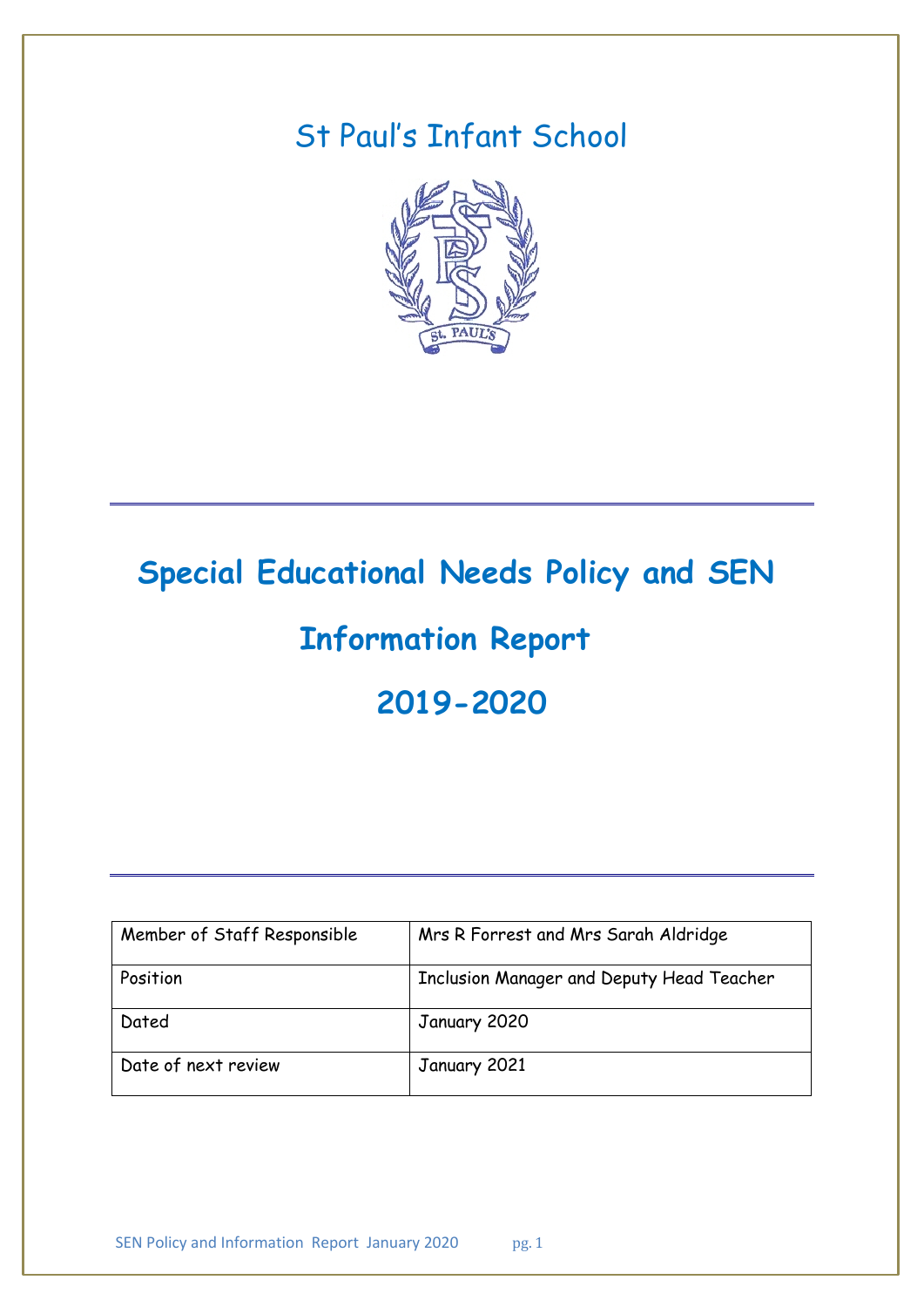St Paul's Infant School

# SEN&D Policy and Information Report

# Issued in September 2014

# SENCO- Mrs R Forrest

# rebeccaf@st-pauls-maidstone.kent.sch.uk

This policy is written in line with the requirements of:-

- Children and Families Act 2014
- SEN Code of Practice 2014
	- SI 2014 1530 Special Educational Needs and Disability Regulations 2014
		- Part 3 Duties on Schools Special Educational Needs Co-ordinators Schedule 1 regulation 51– Information to be included in the SEN information report
		- Schedule 2 regulation 53 Information to be published by a local authority in its local offer
- Equality Act 2010
- Schools Admissions Code, DfE 1 Feb 2012 SI 2012 1124 The School Information (England) (Amendment) Regulations 2012 SI 2013 758 The School Information (England) (Amendment) Regulations 2013
- Schools SEN information Report Regulations (2014) (see www.sendgateway.org.uk Hampshire's Illustrative Regulations as a guide for schools completing the SEN Information Report).
- Statutory Guidance on Supporting Pupils at school with medical conditions April 2014.
- The National Curriculum in England Key Stage 1 and 2 framework document September 2013.
- Teachers Standards 2012.

This policy should be read in conjunction with the following school policies: *Behaviour Policy, Equalities Policy, Safeguarding Policy, Homework Policy, Complaints Policy, Intimate Care Policy and Medical Care Policy, Accessibility Policy.*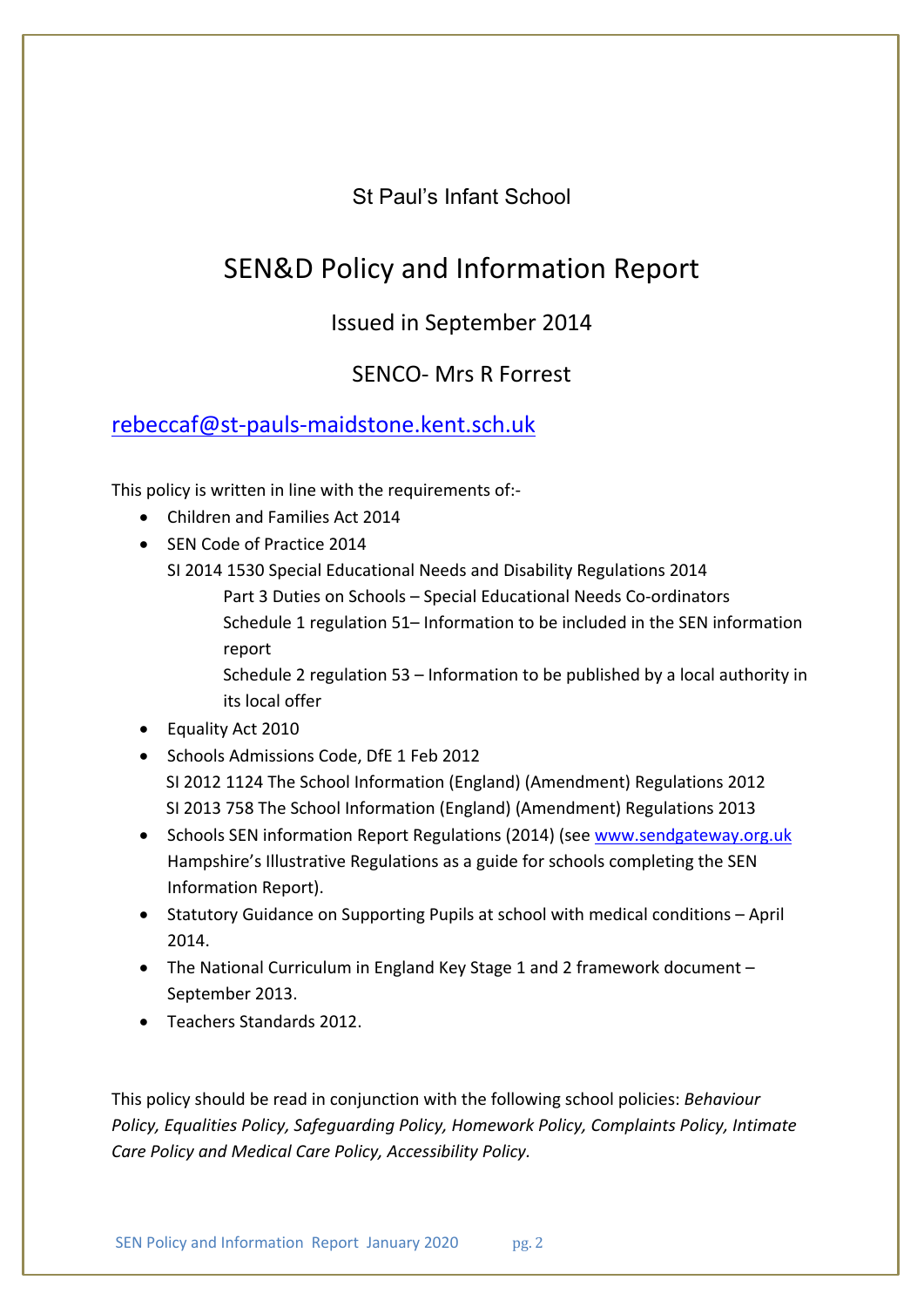This policy was created by the School's Inclusion Manager, The Inclusion Governor, Head Teacher, The Senior Leadership Team and parents of pupils with SEND, and will be reviewed annually.

#### **What is the definition of SEN ?**

A child or young person has SEN if they have a learning difficulty or disability which calls for special educational provision to be made for him or her.

A child of compulsory school age or a young person has a learning difficulty if he or she:

- (a) Has a significantly greater difficulty in learning than the majority of others of the same age; or
- *(b)* Has a disability which prevents or hinders him or her from making use of facilities of a kind generally provided for others of the same age in mainstream schools or mainstream post-16 institutions. *SEN Code of Practice (2014, p 4)*

#### **Definition of disability**

Many children and young people who have SEN may also have a disability under the Equality Act 2010 – that is'…a physical or mental impairment which has a long-term and substantial adverse effect on their ability to carry out normal day-to-day activities'. This definition provides a relatively low threshold and includes more children than many realise: 'long-term' is defined as 'a year or more' and 'substantial' is defined as 'more than minor or trivial' *SEN Code of Practice (2014, p5)*

#### **What kinds of special educational need children do we have at St Paul's Infant School?**

At St Paul's Infant School ( from here on in known as 'The School') we can make provision for every kind of frequently occurring special educational need without a statement of special educational needs or updated Education, Health and Care Plan, for instance Dyslexia, Dyspraxia, Speech and Language needs, Autism, Asperger's Syndrome, learning difficulties and behaviour difficulties. There are other kinds of special educational need which do not occur as frequently and with which the school is less familiar, but we can access training and advice so that these kinds of needs can be met.

Decisions on the admission of pupils with an Education, Health and Care plan are made by the Local Authority in discussion with the school.

The admission arrangements for pupils without an Education, Health and Care Plan do not discriminate against or disadvantage disabled children or those with special educational needs.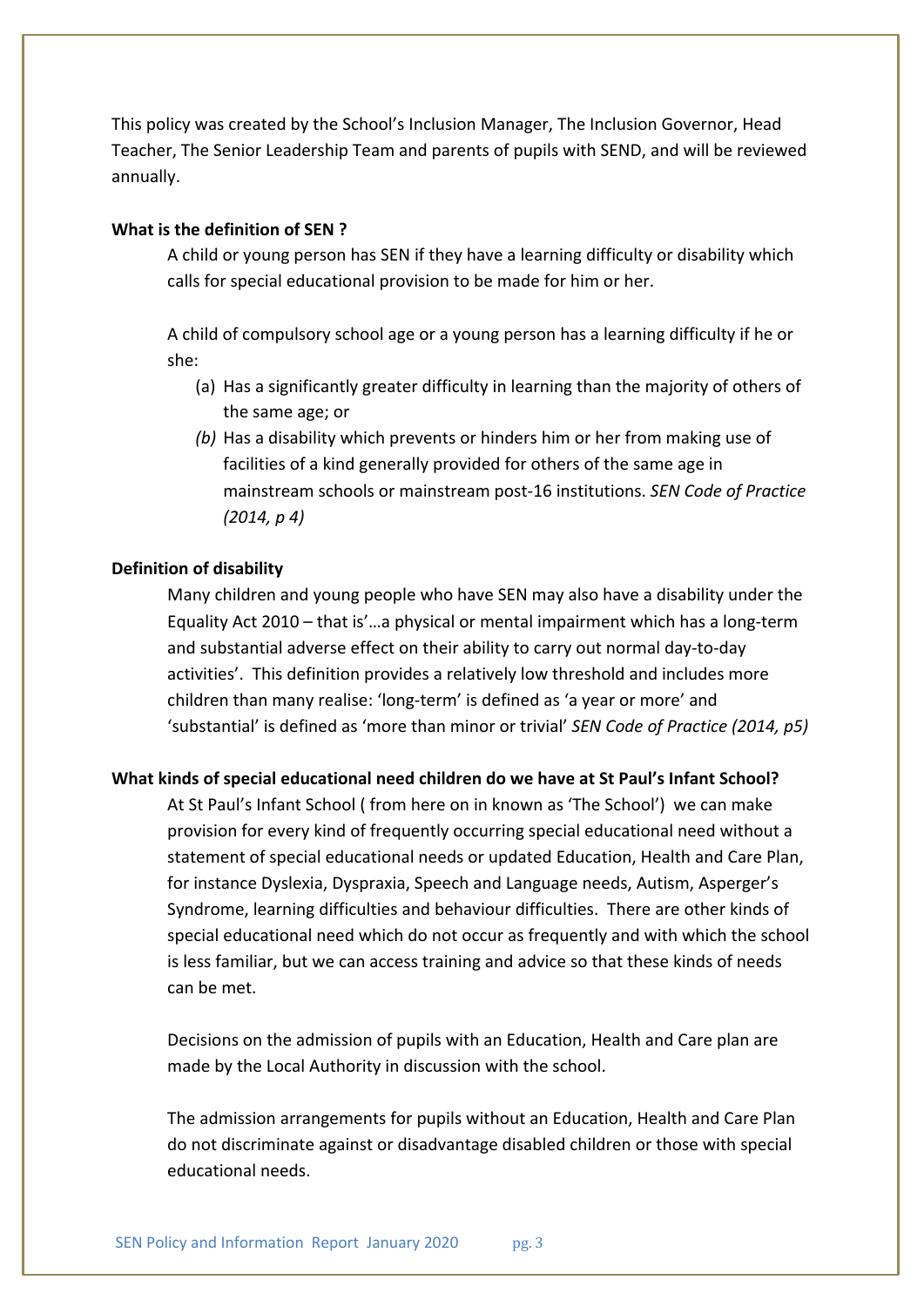#### **How do we identify and make an assessment of pupils with SEN?**

At St Paul's Infant School we monitor the progress of all pupils six times a year to review their academic progress. In addition to this we hold Achievement Team Meetings every three weeks where teachers are able to discuss individual children or groups of children using a solution focused approach. Student and Family Support Meetings are also held termly where the most vulnerable pupils are discussed and future actions are planned for by the Student and Family Support Team. We also use a range of assessments with all the pupils at various points e.g. all children are assessed using Language Link during their Foundation Year. In year 1 and 2 various assessments are used including Read, Write Inc Assessments, phonics screening cheeks, Speech Link, Lucid Cops, Lucid Ability, Language for Learning and LIFT diagnostic assessments.

#### **What support /interventions do we currently provide?**

Where progress is not sufficient (even if special educational need has not been identified) we put in place extra support to enable the pupil to catch up. Examples of extra support are:

| <b>Identified Need</b>                      | Intervention Offered                                                                                                                                               |
|---------------------------------------------|--------------------------------------------------------------------------------------------------------------------------------------------------------------------|
| Fine motor skills                           | Clever Fingers, Handwriting support.                                                                                                                               |
| <b>Gross Motor Skills</b>                   | BEAM, Sensory Circuits, Writing Slopes.                                                                                                                            |
| Social Interaction                          | THRIVE, Lego Therapy, Nurture and Worry Book Work.                                                                                                                 |
| <b>Precision Monitoring</b>                 | Sound, Word and Number recognition                                                                                                                                 |
| Mathematical<br>Understanding               | Precision Monitoring, Carpet Club, Gap Interventions.                                                                                                              |
| Phonics/Reading                             | Precision Teaching and Read, Write Inc Tutoring, 1:1<br>Reading.                                                                                                   |
| Literacy                                    | Colourful Semantics, Communicate in Print, White<br>Boards, Yellow Line Writing, Shared and Modelled<br>writing, Talk Boards, Precision Monitoring, Writing Packs. |
| and<br>Concentration<br>Listening           | Memory Magic, Lego Therapy, Fiddlers and support<br>cushions, weighted objects. Screens to work behind or<br>work stations. Brain Gym and Sensory Breaks.          |
| and<br>Processing<br>following Instructions | Whole Class Visual timetable, Now and Next Boards, Task<br>Boards, Seating plan, visual prompt cards. Short Term<br>Memory Programme.                              |
| <b>Visual Disturbances</b>                  | Visual stress Assessment, Coloured Overlays and coloured<br>paper to write on and read from.                                                                       |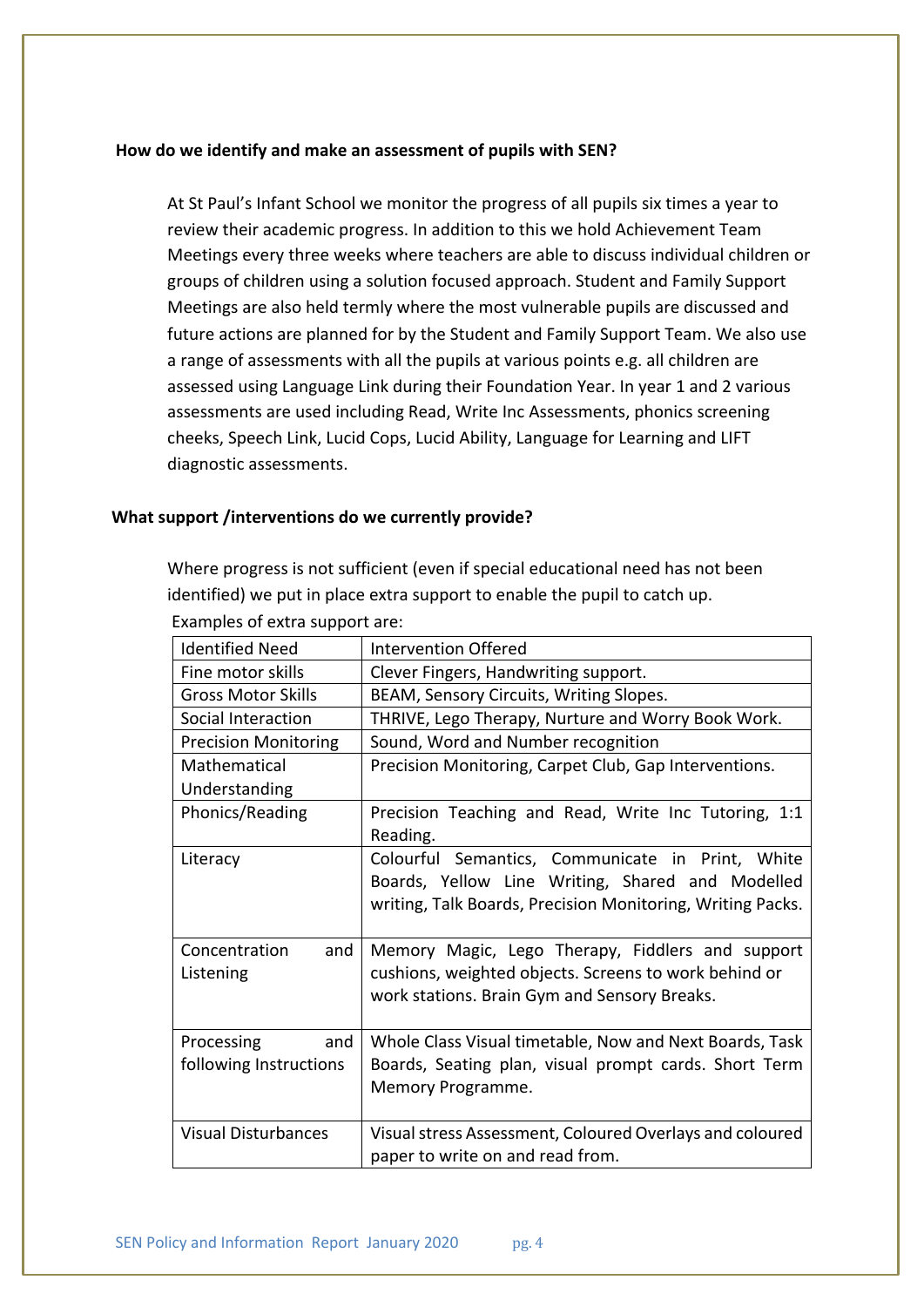Please see Appendix 2 for more information

## **How do we come to the conclusion that a child may be SEN and placed upon our SEN register?**

Some pupils may continue to make inadequate progress, despite high-quality teaching targeted at their areas of weakness. For these pupils, and in consultation with parents, we will use a range of assessment tools to determine the cause of the learning difficulty.

At St Paul's Infant School we are experienced in using the following assessment tools:

- Main Stream Core Standards /Best Practice Guidance for Early Years
- Lucid Cops and Lucid Ability
- Language for Learning
- Boxall Profile
- THRIVE
- British Picture Vocab Scale
- Ravens
- Expressive Vocab Test
- Speech link and Language Link
- We have access to external advisors who are able to use a range of more detailed assessment tools, including specialist teachers, Educational Psychologists, Speech and Language therapists and Occupational therapists.

The purpose of these more detailed assessments is to understand what additional resources and different approaches are required to enable the pupil to make better progress and overcome any barriers to learning that they may face.

These results will be shared with parents. Then if required an SEN provision plan will be created. This will be developed jointly with the parents and class teachers. (The SENCO is available to provide support and advice).The plan will be reviewed regularly, refined and revised if necessary.

At this point we will have identified that the pupil has a special educational need because the school is making special educational provision for the pupil which is additional and different to what is normally available. Parents will have become aware of this through meetings and discussions. Once a child is placed on the schools SEN Register parents or Carers will receive a written letter informing them of this decision and the category of the SEN Register that their child has been placed.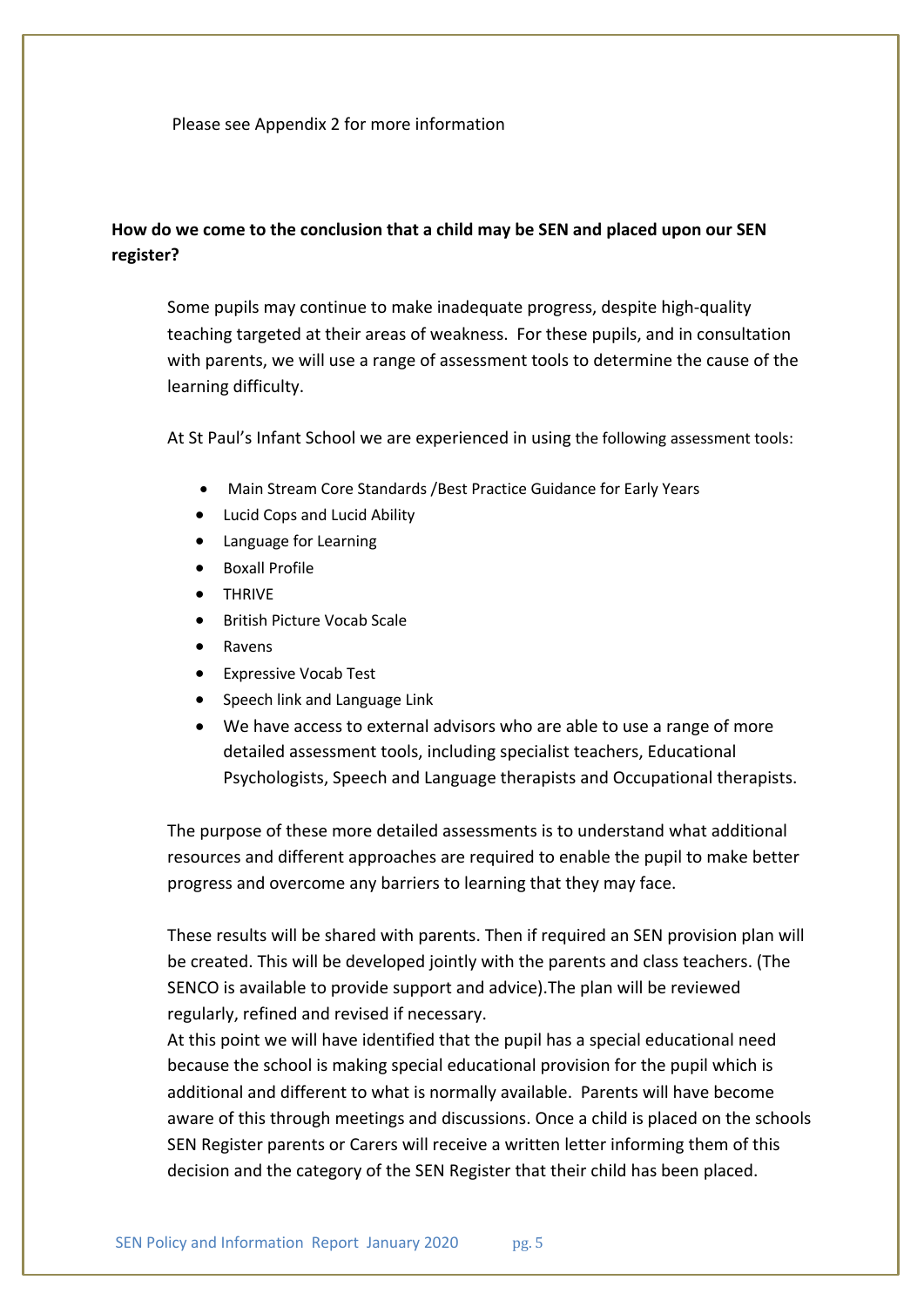If the pupil is able to make good progress using this additional and different resource (but would not be able to maintain this good progress without it) we will continue to identify the pupil as having a special educational need. If the pupil is able to maintain good progress without the additional and different resources he or she will no longer be identified as having SEN. When any change in identification of SEN occurs parents will be notified. At the start of every academic year even if a child remains on the SEN Register then letters are sent to Parents to inform them that this is still the ongoing case.

At our school we will ensure that all teachers and support staff who work with the pupil are aware of the support to be provided and the teaching approaches to be used.

**Information about the school's policies for making provision for pupils with special educational needs whether or not they have EHC Plans, including:**

#### **How do we evaluate the effectiveness of our provision for such pupils?**

Each review of the SEN support plan will be informed by the views of the pupil, parents and class/subject teachers and the assessment information from teachers which will show whether adequate progress is being made.

The *SEN Code of Practice (2014, 6.17)* describes inadequate progress thus:

- Is significantly slower than that of their peers starting from the same baseline
- Fails to match or better the child's previous rate of progress
- Fails to close the attainment gap between the child and their peers
- Widens the attainment gap

For pupils with an EHC Plan there will be an annual review of the provision made for the child, which will enable an evaluation of the effectiveness of the special provision. The collation of all annual review evaluations of effectiveness will be reported to the governing body, led by the SENCO.

For children who are identified as SEN but who do not have an EHC Plan, a whole class Provision Plan will be created three times a year in conjunction with the parents, class teacher and SENCO. These will be reviewed and new targets set at regular meetings.

Children who have been receiving regular interventions from the Class Teacher/ Teaching Assistant or Learning Support Assistant will have the progress monitored at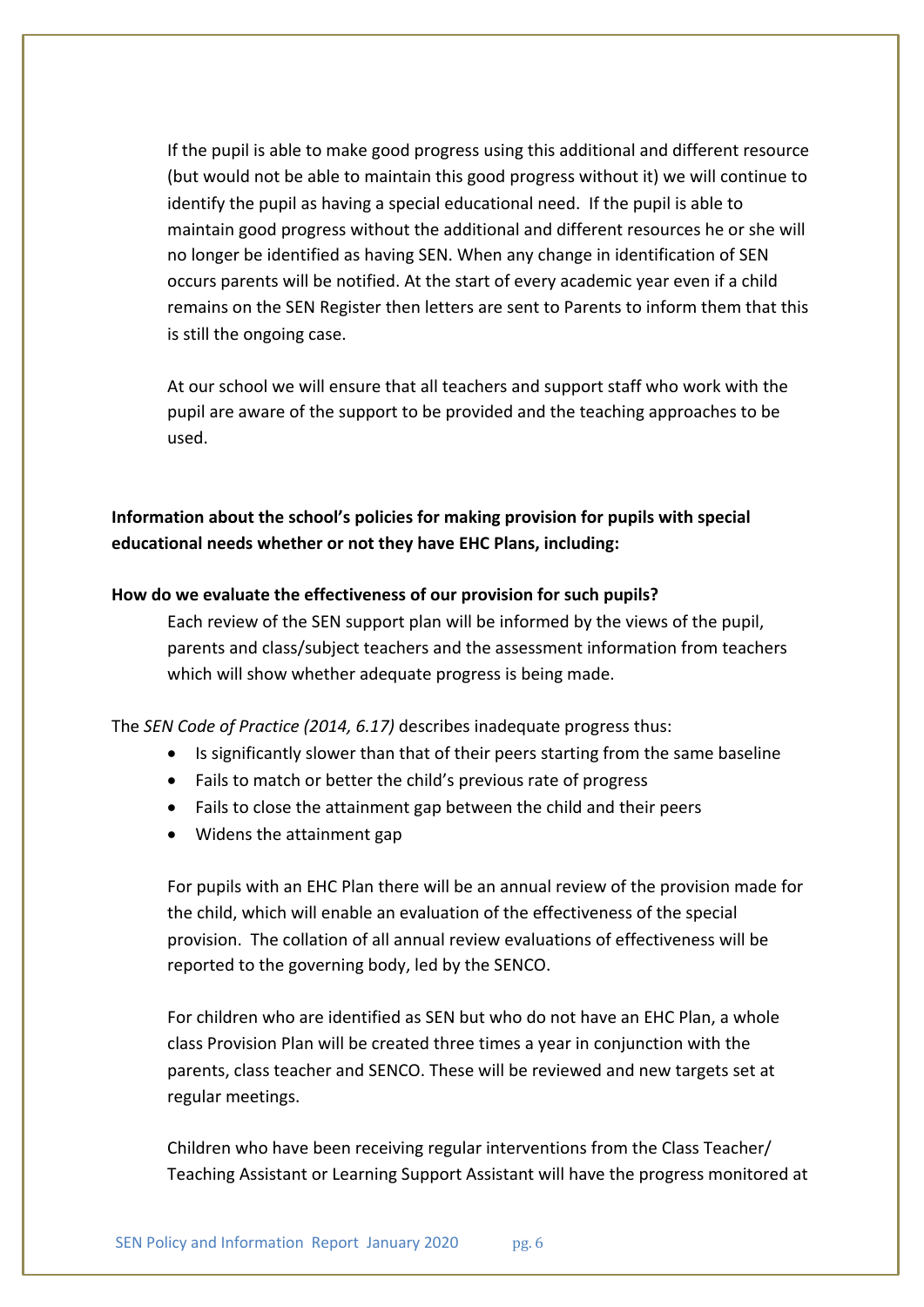the end of every session. At the end of the block of support the impact of the intervention will be assessed to see whether it has helped improve the child's outcomes within class sessions.

## **What are our arrangements for assessing and reviewing the progress of pupils with special educational needs ?**

Every pupil in the school has their progress tracked six times per year. In addition to this, pupils with special educational needs may have more frequent assessments of the impact of the interventions or support they are receiving. The assessments we use at St Paul's Infant School are shown above under the section ' What Provision and Interventions are used at St Paul's' . By using these it will be possible to see if pupils are increasing their level of skills in key areas and see how they are progressing with specific targeted support.

If these assessments do not show adequate progress is being made the SEN support plan will be reviewed and adjusted.

#### **What is the school's approach to teaching pupils with special educational needs?**

High quality teaching, differentiated for individual pupils, is the first step in responding to pupils who have or may have SEN. Additional intervention and support cannot compensate for a lack of good quality teaching. At St Paul's we regularly and carefully review the quality of teaching for all pupils, including those at risk of underachievement. This includes reviewing and, where necessary, improving, teachers' understanding of strategies to identify and support vulnerable pupils and their knowledge of the SEN most frequently encountered in the *SEN Code of Practice (2014, 6.37)*

At St Paul's Infant School the quality of teaching was judged to be Good in our last Ofsted inspection (June 2016)

We follow the Mainstream Core Standards advice developed by Kent County Council to ensure that our teaching conforms to best practice. In The Foundation Stage we use the Best Practice Guidance in the Early Years Audit Tool. These are completed by the class teachers to ensure that all elements of support have been considered. The SENCO also monitors regularly to ensure that all classes and classrooms are 'fully inclusive' and provide the correct range of resources to ensure all children are able to achieve to their maximum capability.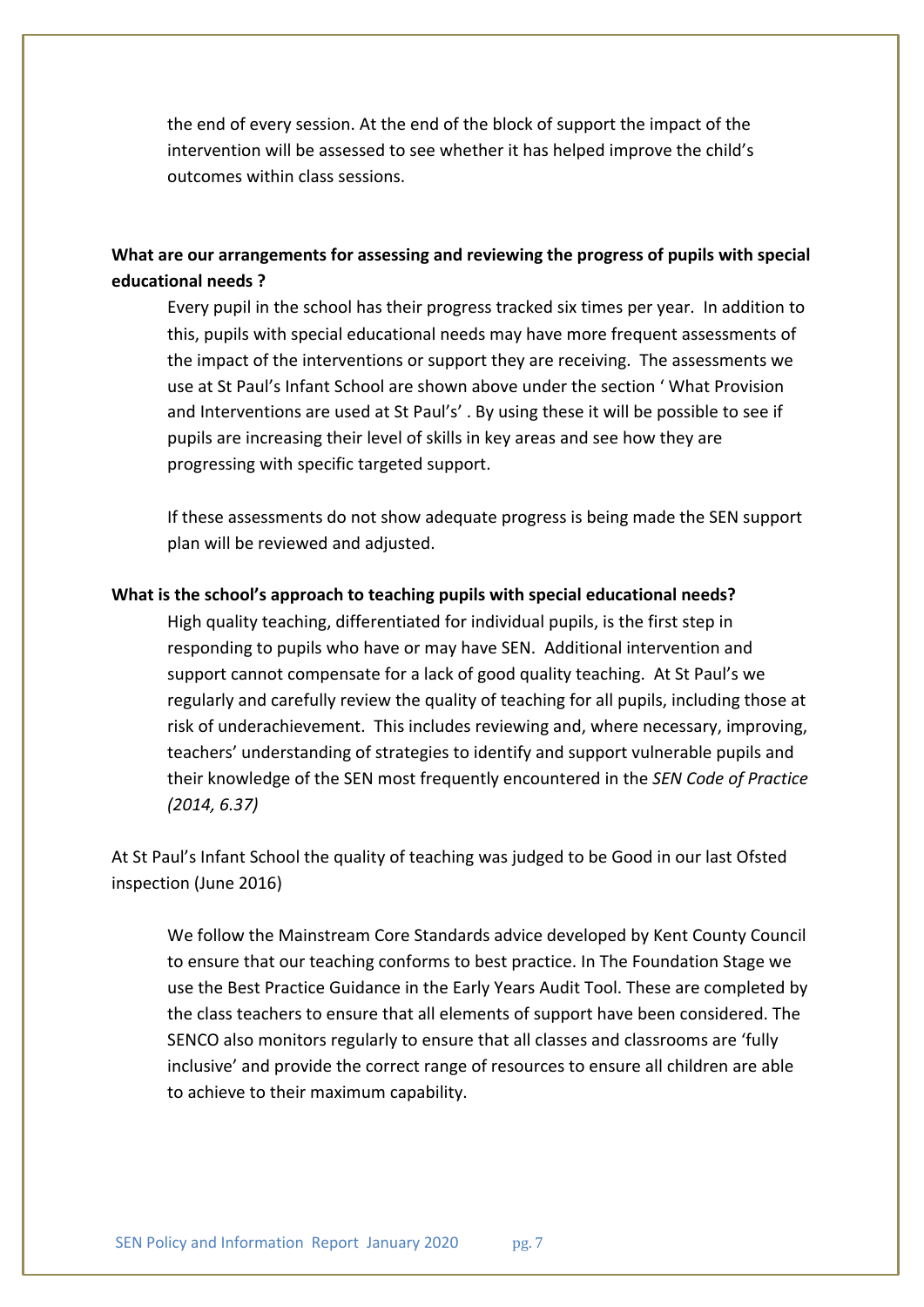## **How does St Paul's adapt the curriculum and learning environment for pupils with special educational needs ?**

At St Paul's Infant School we follow the advice in the Mainstream Core Standards on how to adapt the curriculum and the learning environment for pupils with Special Educational Needs. We also incorporate the advice provided as a result of assessments, both internal and external, and the strategies described in EHC Plans. The SENCO attends LIFT Meetings and AEN updates to ensure she has up to date knowledge of effective strategies as well as a support network for solution focused problem solving.

#### **What additional support for learning is available to pupils with special educational needs?**

As part of our budget we receive 'notional SEN funding'. This funding is used to ensure that the quality of teaching is Good to Outstanding in the school and that there are sufficient resources to deploy additional and different teaching for pupils requiring SEN support. The amount of support required for each pupil to make good progress will be different in each case and a current list of the interventions we can offer is shown on our school Provision Map.

In a very few cases a very high level of resources are required. The funding arrangements require schools to initially provide up to £6000 per child/ per year of resources for pupils with high needs. Above this amount schools apply to the Local Authority to provide top up to the school. The amount spent is calculated and shown on individual SEN programmes of support. These are submitted when asking for additional funding.

This academic year we are providing 2 Learning Support Assistants to help ensure that two children are able to receive a fully inclusive education with 1:1 support.

**How does the school enable pupils with special educational needs to engage in activities in the school (including physical activities) together with children who do not have special educational needs ?**

All clubs, trips and activities offered to pupils at St Paul's Infant School are available to pupils with special educational needs either with or without an EHC Plan. Where it is possible, the school will use the resources available to it to provide additional adult support to enable the safe participation of the pupil in the activity. When clubs are run out of school hours in certain cases we may ask the parents to support their child.

**What support is available for improving the emotional and social development of pupils with special educational needs ?**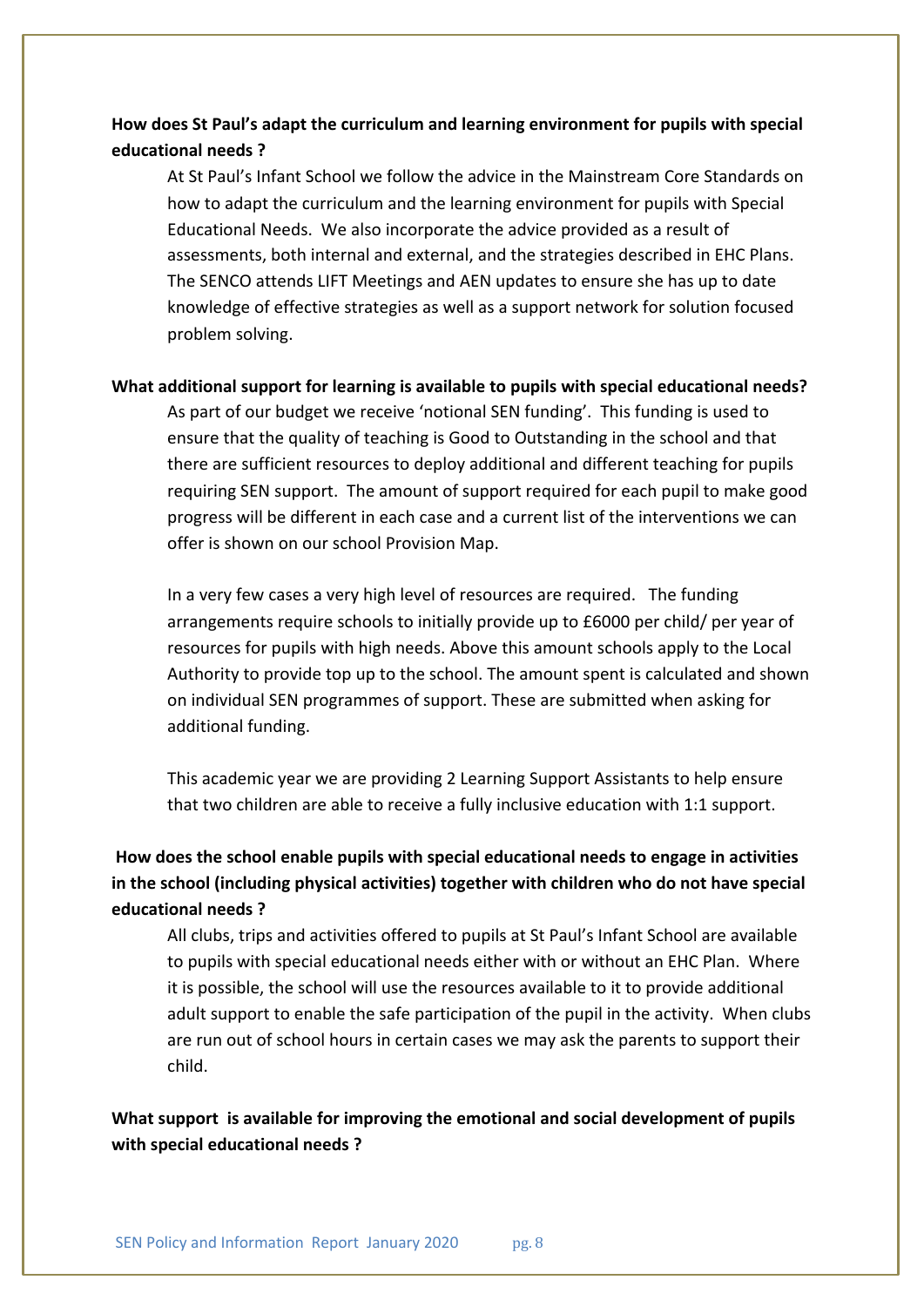At St Paul's Infant School we understand that an important feature of the school is to encourage all pupils to develop emotional resilience and social skills, through direct or indirect teaching for example;

- Learning and Life Skills
- With every conversation adults have with pupils throughout the day.
- Small group interventions over a period of weeks.

As an Infant school all staff have a very unique relationship with the children and there is a strong sense of trust and compassion. The children are encouraged to value one another at all times.

For some pupils with a high need in this area we also can provide the following:

- An external referral to Young Minds.
- A Time-out space for pupil to use when upset or agitated.
- THRIVE/Nurture Sessions
- Individual Support from a Pastoral Teaching Assistant.
- Social Stories.

Pupils in the early stages of emotional and social development because of their Special Educational Needs, will be supported to enable them to develop and mature appropriately. This will usually require additional and different resources, to pupils without SEN. This can be met through small group and individual sessions. Children's emotional needs are often assessed using THRIVE or the Boxall Profile. All children in school are screened twice a year by class teachers to create a class THRIVE profile and individual pupils whose scores do not meet the required threshold have an individual profile created for them with targets and will receive time with the Pastoral Teaching Assistant.

#### **Who is the SEN Co-ordinator and how can I contact her?**

The SENCO at St Paul's Infant School is Rebecca Forrest. She is a qualified teacher and holds the National Award for SEN Co-ordination accreditation.

Mrs Rebecca Forrest is available on 01622 753322 or rebeccaf@st-pauls-maidstone.kent.sch.uk

### **What is the current expertise and training of staff in relation to children and young people with special educational needs ?**

All teachers and teaching assistants have a variety of different training and expertise including:

- Autistic Spectrum Disorder Awareness
- Understanding the New Code of Practice.
- First Aid training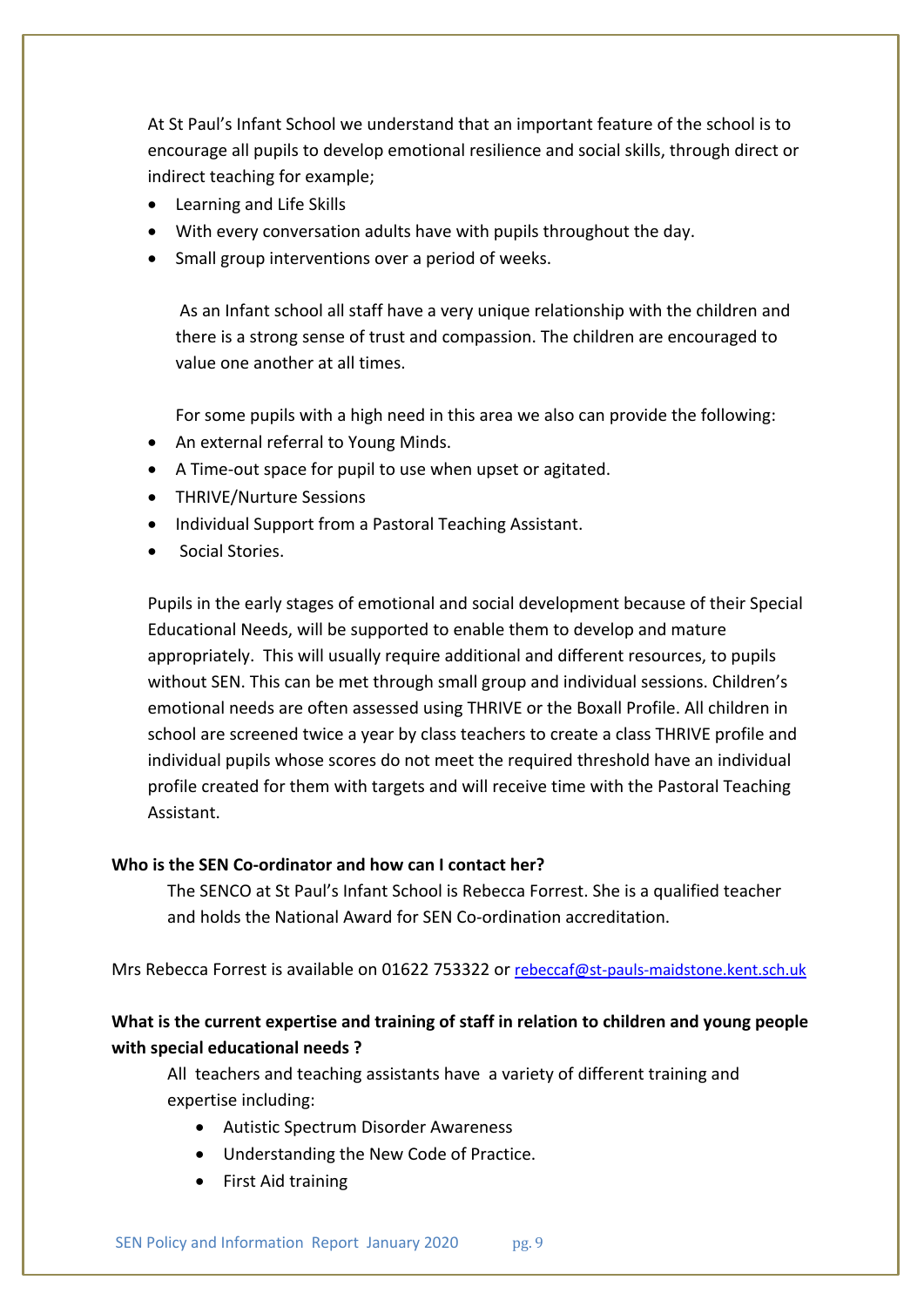- Child Protection Training
- Dyslexia Awareness,
- Attachment Disorder awareness
- Sensory Circuits
- Communicate in Print
- Social Stories
- Dyscalculia Awareness
- Lego Therapy
- BEAM
- Speech and Language Therapy Support
- MAKATON
- Administering specific medicine
- THRIVE
- Read, Write Inc

#### **How will specialist expertise be secured?**

Where a training need is identified beyond this we will find a provider who is able to deliver it. Training providers we can approach are: Five Acre Wood, Bower Grove School, Ridgeway School, Educational Psychologist, Speech and Language therapist, Occupational Therapists, Physio Therapist, Dyslexia specialists. The cost of training is covered by the school's allocated SEN budget, including additional resources required.

## **How will the equipment and facilities to support children and young people with special educational needs be secured?**

Where external advisors recommend the use of equipment or facilities which the school does not have, we will purchase it using the notional SEN funding, or seek it by loan. For highly specialist communication equipment the school will seek the advice of the KCC Communication and Assistive Technology team. The school will do it's best to purchase all necessary equipment or borrow from other schools/facilities where appropriate.

### **What are the arrangements for consulting parents of children with special educational needs about, and involving them in, their education?**

All parents of pupils at St Paul's Infant School are invited to discuss the progress of their children on several occasions a year and receive a written report three times a year. In addition we are happy to arrange meetings outside these times. As part of our normal teaching arrangements, all pupils will access some additional teaching to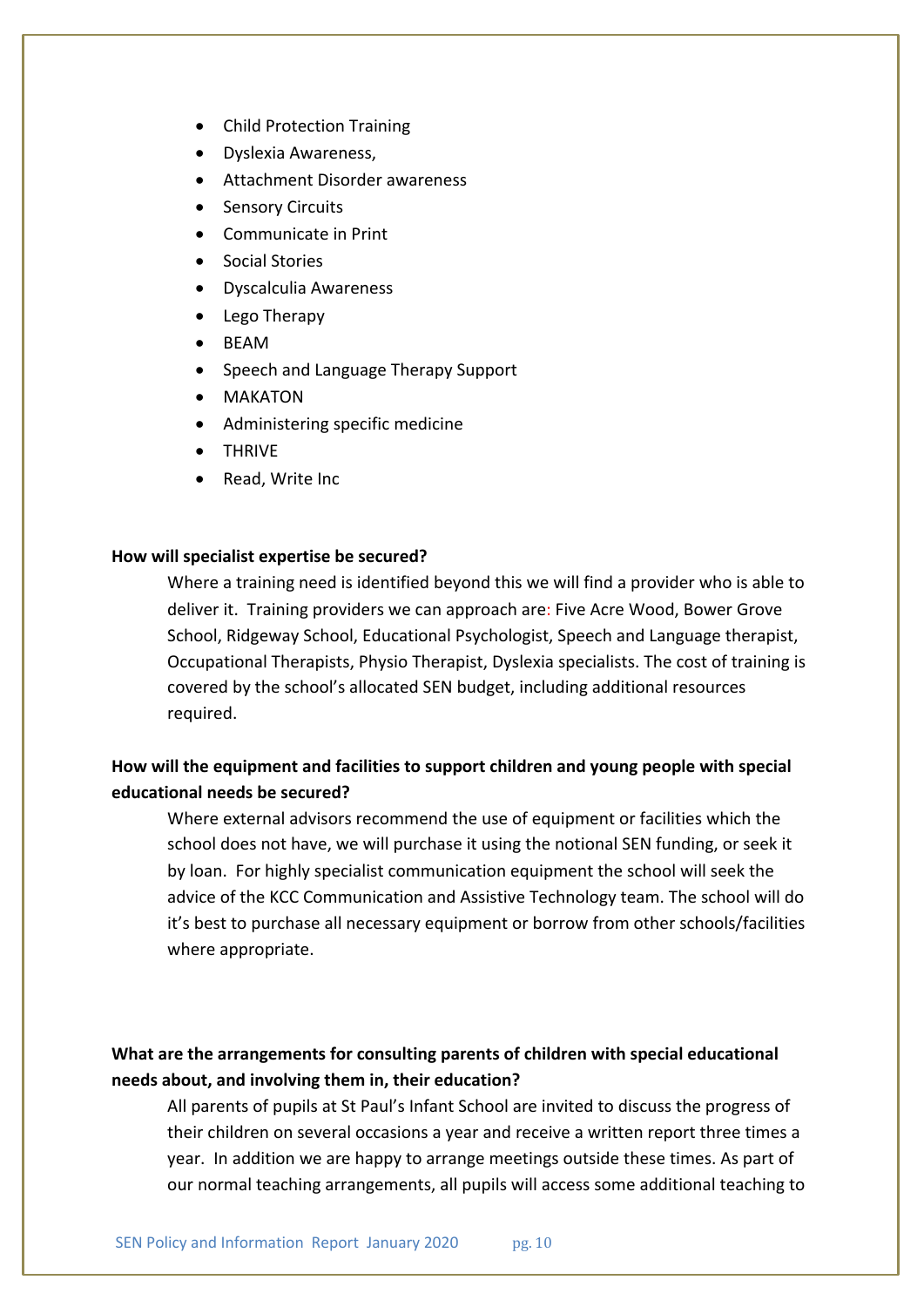help them catch-up if the progress monitoring indicates that this is necessary; this will not imply that the pupil has a special educational need. All such provision will be recorded, tracked and evaluated on a Provision Map which will be evaluated and created three times a year. If a child is identified as needing some extra support their parents will be informed by letter about the provision and what it will involve. Should progress still be slow or limited then the class teacher will review their concerns with the child's parents and SENCO. Discussions will be had with the parents about the use of internal or external assessments which will help us to address/ understand their needs more fully. (See section on identifying SEN). At this point, individual SEN support plans will be devised. These follow a 'plan, do and review process' in which parents/ children and class teachers are fully involved. (See section on reviewing SEN)

Parents and children are also encouraged to be fully involved in each review and the class teacher and SENCO are happy to make appointments to discuss these at any time during the year.

In addition to this, parents of pupils with an EHCP will be invited to contribute to and attend an annual review, which, wherever possible will also include other agencies involved with the pupil. Information from these agencies will always be shared with the parent as well as the school.

## **What are the arrangements for consulting young people with special educational needs about, and involving them in, their education ?**

When a pupil has been identified as having Special Educational Needs because special educational provision is being made for him or her, the pupil will be consulted about and involved in the arrangements made for them as part of personcentred planning. Parents will play a more significant role in the childhood years with the young person taking more responsibility and so thus are able to act with greater independence in later years.

All pupils will give their opinion when reviewing their individual support plan. The pupils will then be asked to think of a target to add to their new plan with help from their parent considering their young age.

**What are the arrangements made by the governing body relating to the treatment of complaints from parents of pupils with special educational needs concerning the provision made at the school ?**

We encourage parents to discuss their concerns with the Class teacher initially and then the SENCO and then the Headteacher to resolve the issue before making the complaint formally to the Chair of the Governing Body.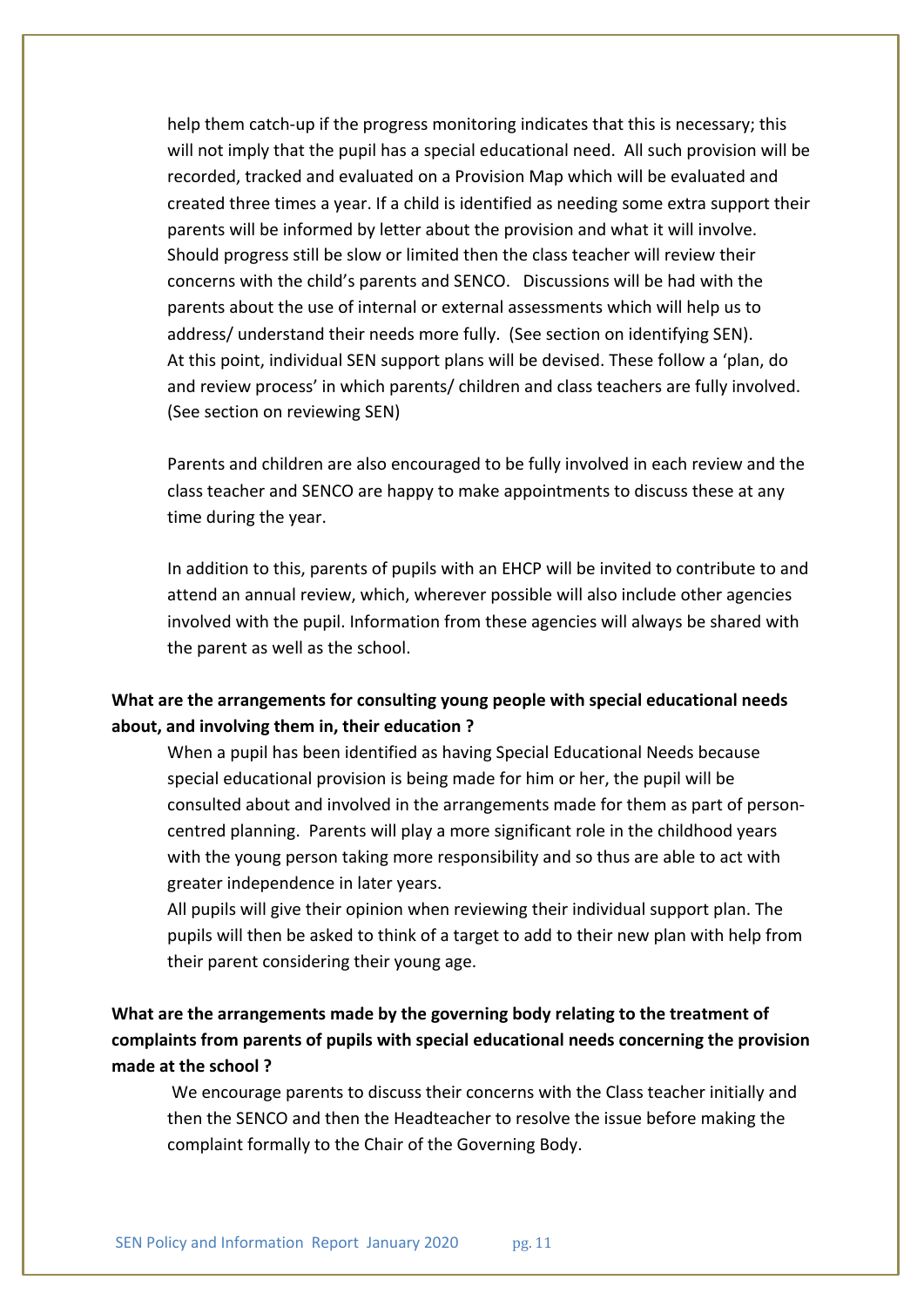If the complaint is not resolved after it has been considered by the governing body, then a disagreement resolution service or mediation service can be contracted. If it remains unresolved after this, the complainant can appeal to the First–tier Tribunal (Special Educational Needs and Disability), if the case refers to disability discrimination, or to the Secretary of State for all other cases.

There are some circumstances, usually for children who have EHC Plans, where there is a statutory right for parents to appeal against a decision of the Local Authority. Complaints which fall within this category cannot be investigated by the school.

**How does the governing body involve other bodies, including health and social services bodies, local authority support services and voluntary organisations, in meeting the needs of pupils with special educational needs and in supporting the families of such pupils?**

The governing body have engaged with the following bodies:-

- Free membership of LIFT for access to specialist teaching and learning service
- Link to Disabled Children's Service for support to families for some pupils with high needs.
- Access to local authority's service level agreement with Speech and Language Therapy Services / Occupational Therapy Services / Physiotherapy Services for pupils with a requirement for direct therapy or advice
- Ability to make ad hoc requests for advice from Communication and Assistive Technology Team, etc

#### **Which Governor is responsible for SEN?**

#### **The Link SEN Governor is: Mrs Dee Bremerkamp**

The Link Governor meets regularly with the SENCO to review and monitor SEN provision provided at St Paul's Infant School. She works closely with the SENCO through joint monitoring observations and discussions. This is then reported back to the Governing Body.

# **What are the contact details of support services for the parents of pupils with special educational needs, including those for arrangements made in accordance with clause 32 (Parent Partnership Services) ?**

Information Advice and Support Kent (IASK) provides a free and confidential, information, advice and support service, for parents of a disabled child or child with special educational needs and to children and young people up to age 25 who have a special educational need or disability.

Trained staff can provide impartial legally based information and support on educational matters relating to special educational needs and disabilities, including health and social care. The aim is to empower parents, children and young people to fully participate in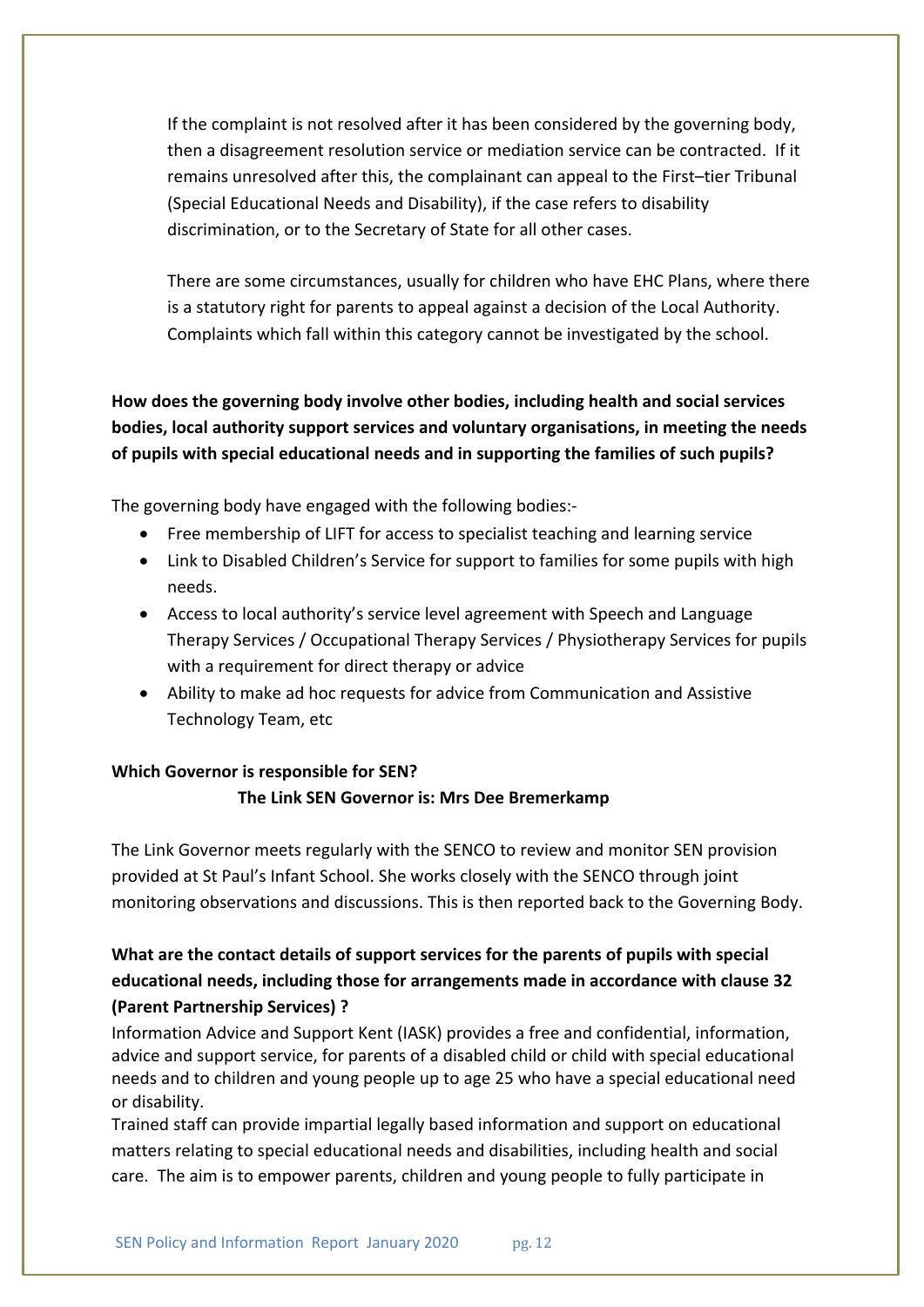discussions and make informed choices and decisions. Also to feel confident to express their views and wishes about education and future aspirations.

They can be contacted on

**HELPLINE:** 03000 41 3000 **Office:** 03000 412412 **E-mail:** iask@kent.gov.uk

www.kent.gov.uk/iask

# **What are the school's arrangements for supporting pupils with special educational needs in transferring between Pre-school and St Paul's and St Paul's and Key Stage 2?**

At St Paul's Infant School we work closely with the educational settings used by the pupils before they transfer to us in order to seek the information that will ensure the transfer is as seamless as possible. The Early Years teachers visit as many children in their pre-school setting as possible, where this is not possible, they will contact the setting to gain information about the child. Should there be a child about whom there are concerns then further visits will be made. Discussions and visits will also be had by the SENCO and the new teacher. Parents of new entrants are invited in to meet the class teacher and share any concerns. The SENCO is also available during these meeting times and will liaise with the parents/new teacher and pre-school setting.

Transition sessions are provided for children who will find starting school a little more challenging and daunting. Transition meetings are also held, when possible, and external agencies are involved. The new children are invited into school as often as possible to help them feel settled and ready for their time at St Paul's. These sessions are supported by the child's current Pre-School key worker where possible and appropriate. They can include a play time, a lunch time and several visits into the classroom and school setting.

We also contribute information to a pupil's onward destination by providing information to the next setting. Most of our children move onto North Borough Junior School, where strong links are already established between the schools. However links will be made with whichever school the child was transferring to. Parents have the opportunity to meet the new SENCO before their child starts school. In some cases Mrs Forrest would arrange meetings for parents, both SENCOs and staff to be present. All information is shared and the children have their own individual transition programmes if required.